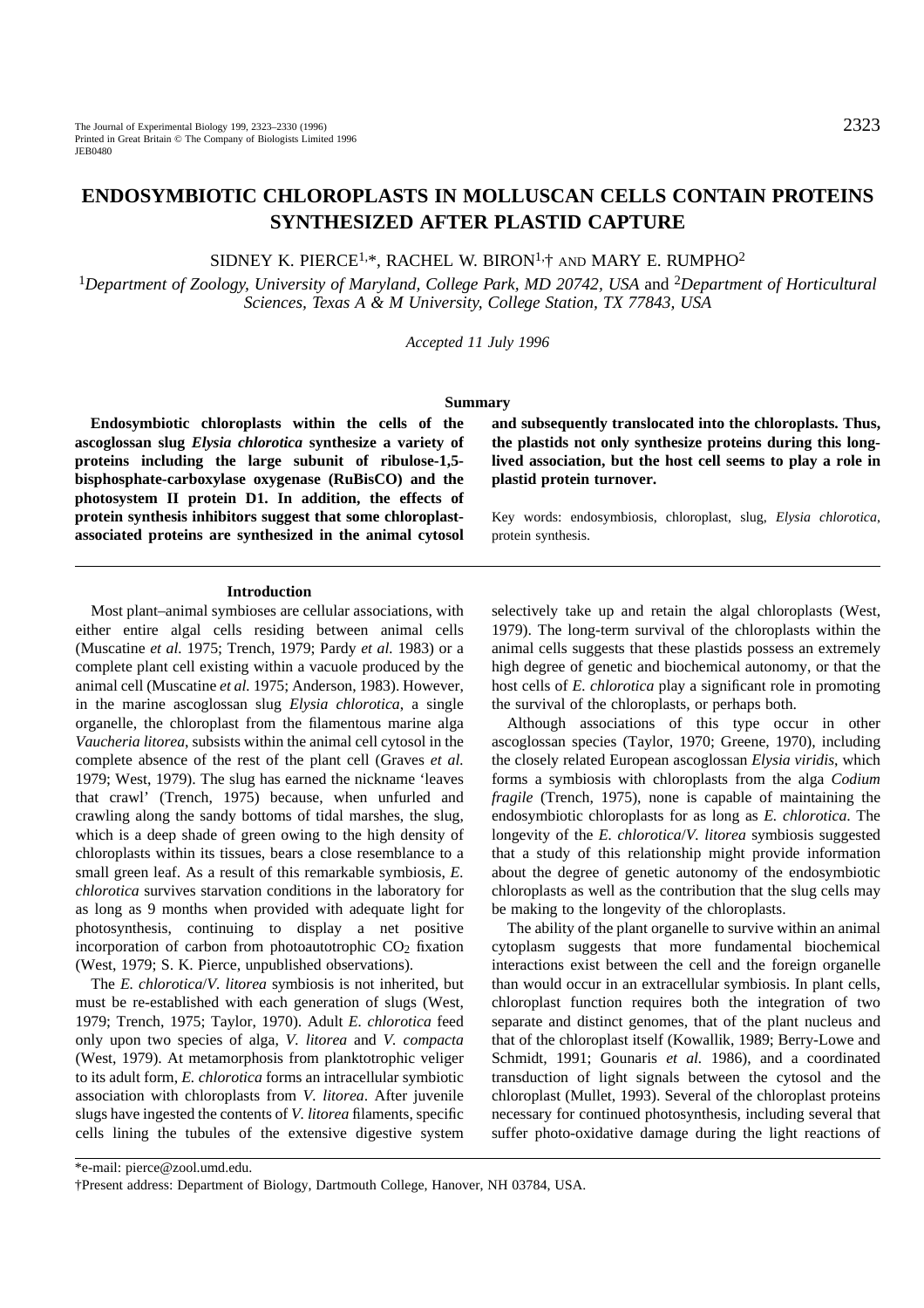photosynthesis, must be continuously replaced (Schuster *et al.* 1988; Orwitz, 1990) and are encoded by the plant nuclear genome (Keegstra, 1989; Soll and Alefsen, 1993). The chloroplast genome itself also encodes several light-labile proteins required for photosynthesis (Greenburg *et al.* 1989; Mattoo *et al.* 1989; Barber and Anderson, 1992). In addition, the synthesis, maintenance and degradation of some of these chloroplast proteins are often light-sensitive, mediated through cytosolic photoreceptors (Gamble and Mullet, 1989*a*,*b*; Christopher and Mullet, 1994). Thus, the persistence of photosynthetic function of the *V. litorea* chloroplasts within *E. chlorotica* cells suggests the existence of a mechanism for either long-term maintenance or *de novo* synthesis of these proteins in the absence of both the plant nucleus and cytoplasm. Unless some unidentified mechanism exists within the *V. litorea* chloroplast to repair the damage that occurs during light exposure, those proteins that are usually encoded by the plant nuclear genome and targeted to the plastid must be synthesized for the endosymbiotic chloroplasts, either on the plastid ribosomes or on the animal cytosolic ribosomes. In addition, the regulatory signals that normally originate from the plant cytosolic photoreceptors must be entirely absent, somehow taken over by the symbiotic plastid, or somehow accomplished in the molluscan cytosol.

Although some earlier attempts were made to determine the biochemical interactions between the cells of *E. viridis* and its endosymbiotic chloroplasts, very little is known about protein synthesis and turnover within the endosymbiotic chloroplasts. Autoradiography of thin sections of 3H-leucine labeled *E. viridis* indicated small amounts of radioactivity over a small proportion of the chloroplasts, and specific tests for the large subunit of ribulose-1,5-bisphosphate-carboxylase oxygenase (RuBisCO) failed to demonstrate any synthesis (Trench, 1975). Additional research on the synthesis of other chloroplast proteins within *E. viridis* has not been forthcoming, perhaps stymied by the insurmountable technical difficulty of producing an isolated chloroplast fraction from the huge amount of mucus produced by the slugs (Trench *et al.* 1973). Thus, until now, almost no information is available on the nature of the biochemical mechanisms that permit the sustenance and maintenance of the plant organelle in the foreign environment of the molluscan cytoplasm.

We have recently developed a protocol that produces a fraction containing endosymbiotic *V. litorea* chloroplasts isolated from the rest of *E. chlorotica*, which has permitted us to study the synthesis of chloroplast proteins within the slug cells. Our results show that several chloroplast proteins are synthesized while the chloroplasts are residing within the molluscan cytoplasm. Furthermore, some of these proteins are synthesized in the presence of chloramphenicol, an inhibitor of plastid-directed protein synthesis.

### **Materials and methods**

### *Animals and algae*

*Elysia chlorotica* (Gould) were collected from an intertidal

marsh near Menemsha Pond on Martha's Vineyard Island, Massachusetts, USA. The animals were maintained in 18.9 or 37.8 l aquaria at 10 °C in aerated artificial sea water (ASW) (Instant Ocean, 925 mosmol kg<sup>−</sup>1) on a 16 h:8 h light:dark cycle (GE cool-white fluorescent tubes, 15 W). Animals were collected either in the early spring (animals that had overwintered in the marsh) or in the autumn (progeny from the overwintered animals) (see West *et al.* 1984, for a description of the *E. chlorotica* life cycle).

*Vaucheria litorea* (C. Agardh) were collected from the same marsh and were maintained in sterile culture in an incubation chamber at 22 °C in aerated enriched ASW (250 mosmol kg<sup>-1</sup>) [modified from f/2 medium (Bidwell and Spotte, 1985); all nutrient concentrations were reduced to 40 % of the recommended concentrations, and Na2SiO3 was omitted], with 24 h illumination (GE fluorescent white tubes, 40 W). The decreased osmolality and nutrient concentrations discourage the growth of marine diatoms and other contaminants, while allowing the euryhaline algae to thrive. The medium was filtersterilized through a 0.2 µm mesh filter prior to use. Algal filaments collected from the field were thoroughly washed with ASW and then transferred to the sterile medium. After 2 days, dark green growing tips (1–3 cm in length) were trimmed from the algae with dissecting scissors, rinsed with sterile ASW  $(250 \text{ mosmol kg}^{-1})$  and transferred to fresh medium. Every 2 days for several weeks, small (<1 cm in length) growing tips were cut from the rapidly growing algae and transferred to new medium, until a clean culture was obtained. Thereafter, cultures were transferred to fresh medium every 7–10 days. New cultures were inoculated as needed by transferring tips to new medium.

### *Chloroplast isolation*

### *Slugs*

We discovered that a mucolytic agent, *N*-acetyl-L-cysteine (Mucomyst) (Reas, 1963; Grassi and Morandini, 1976), eliminates most of the copious mucus that may have foiled other attempts to study this symbiosis, while leaving the chloroplasts intact. The concentration of Mucomyst required to disperse mucus effectively in homogenates of slugs (500 mmol l<sup>−</sup>1) was determined in preliminary experiments by observing the disappearance of mucus strands in homogenates (viewed under a light microscope) with increasing concentrations of the mucolytic agent.

The slugs were rinsed in ASW, decapitated and the body rapidly cut into small pieces with a razor blade. The tissue pieces were homogenized in ice-cold buffer (900 mmol l<sup>−1</sup> sorbitol, 50 mmol l<sup>-1</sup> Mes, 10 mmol l<sup>-1</sup> sodium EDTA, 0.5 % bovine serum albumin, BSA, pH 5.5). The low pH of the buffer is necessary because Mucomyst works most effectively under acid conditions. Immediately prior to homogenization of the tissue, Mucomyst was added to the homogenization buffer to a concentration of 500 mmol l<sup>−</sup>1. The tissue was homogenized using a Teflon/glass homogenizer, immediately diluted sevenfold with buffer (without Mucomyst) and filtered sequentially through six layers of cheesecloth, a layer of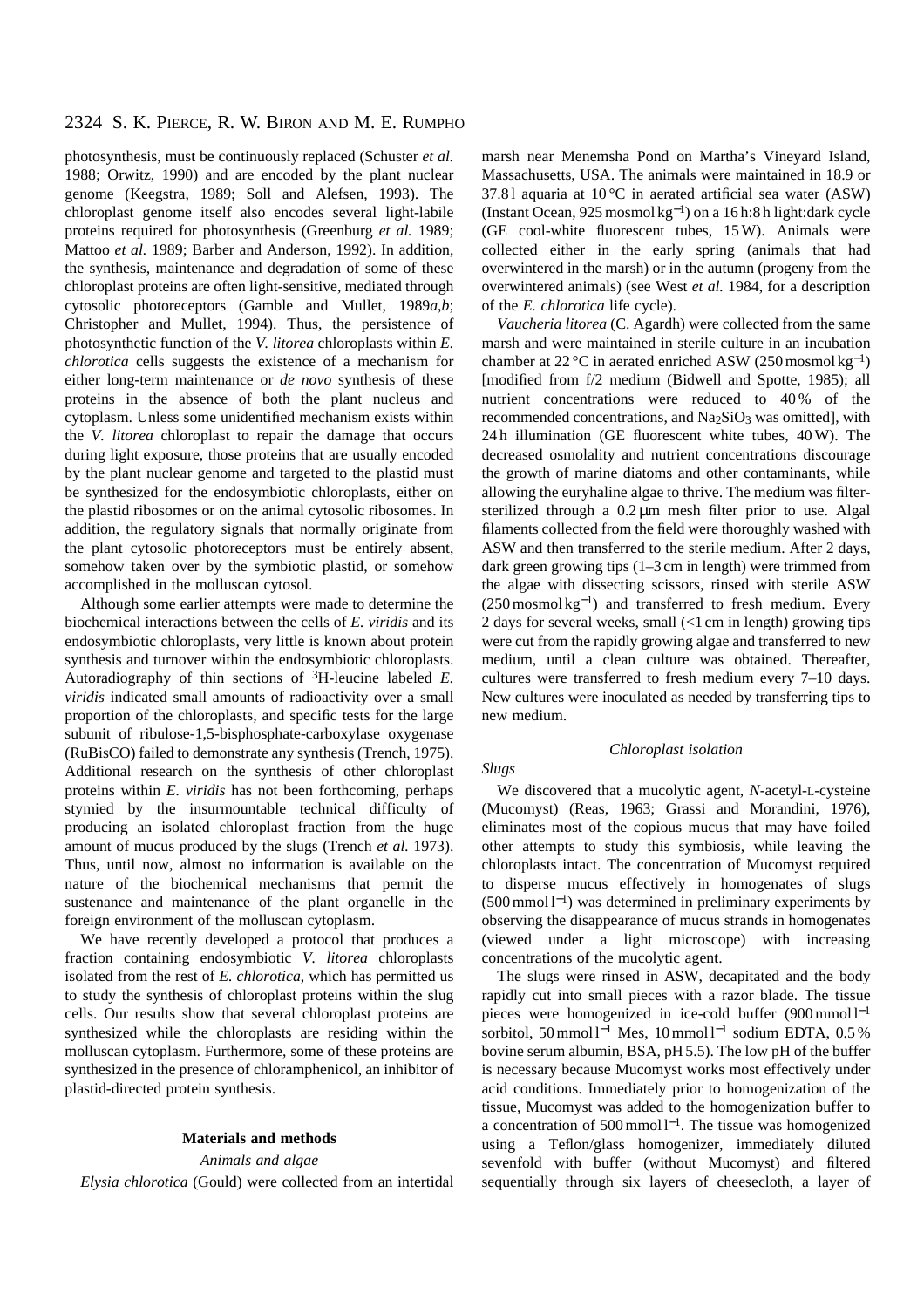Miracloth (Calbiochem) and then twice more through a double layer of Miracloth. The filtrate was centrifuged (4300 *g*, 5 min, 4 °C), resuspended in buffer without Mucomyst and filtered sequentially through a double layer of Miracloth, a double  $60 \mu m$  mesh nylon net and a  $10 \mu m$  mesh net. This filtrate was recentrifuged, resuspended in 1–2 ml of buffer, passed through a double layer of Miracloth and a  $20 \mu m$  mesh net, a  $10 \mu m$ mesh net, and layered onto a pre-formed 25 % Percoll gradient. The gradient was centrifuged for  $15 \text{ min}$   $(13200 \text{ g})$  in a swinging bucket rotor. The lower of two green bands (near the bottom of the gradient) contained intact chloroplasts, which were removed from the gradient using a glass Pasteur pipette, and the chloroplasts were washed twice with buffer (without BSA or Mucomyst) to remove residual Percoll and BSA. The final resuspended pellet was examined with phase-contrast microscopy. A yellow 'halo' around the green plastids indicated that they were intact after isolation (Walker *et al.* 1987). In preliminary experiments, the integrity of the isolated chloroplasts was also confirmed by transmission electron microscopy.

### *Alga*

The procedure for isolating chloroplasts from the algae was modified from a pea chloroplast isolation protocol (Rumpho and Edwards, 1984). Percoll gradients (30 %) were prepared in advance and stored at  $4^{\circ}$ C until use (within 24 h).  $3-4$  g (wet mass) of algal filaments was homogenized (Polytron, three short bursts, speed 6, or Sorvall Omni-mixer, high speed, three short bursts of  $1-3s$ ) in buffer  $(300 \text{ mmol } l^{-1}$  sorbitol, 50 mmol l−<sup>1</sup> Hepes, 50 mmol l−<sup>1</sup> MgCl2, 1 mmol l−<sup>1</sup> EDTA, 0.2 % BSA, pH 7.6) which had been chilled to a slush. The homogenate was filtered through a cheesecloth/cotton filter and centrifuged (1478 $g$ , 4 °C, 2 min). The pellet was resuspended, washed in buffer and recentrifuged. This last pellet was resuspended in a small volume of buffer, and sequentially filtered through a double layer of  $60 \mu m$  mesh nylon net, a  $20 \mu m$  mesh net and a  $10 \mu m$  mesh net. The filtrate was gently layered onto the preformed Percoll gradient and centrifuged  $(13200\text{g}, 10 \text{min}, 4^{\circ}\text{C})$  in a swinging bucket rotor. The green band containing the intact chloroplasts was removed, and the plastids were washed in homogenization buffer without BSA to remove residual Percoll and BSA.

After each isolation, the chloroplasts were examined for intactness with phase-contrast microscopy as described above for the slug chloroplasts.

### *Labeling and comparison of chloroplast proteins*

Two to four slugs or 1 g of algae were placed in artificial sea water (ASW) (930 mosmol kg−<sup>1</sup> for slugs; 250 mosmol kg−<sup>1</sup> for algae) in glass scintillation vials and placed under intense light (150 W, GE Cool Beam incandescent indoor flood lamp) at 20°C. [35S]methionine (0.7 MBq ml−1) (ICN, *trans*-35Smethionine) was added to each vial, and the samples were incubated for 6h with gentle agitation in a rotating water bath. When inhibitors were used in the slug experiments, cycloheximide  $(2 \text{ mg ml}^{-1})$  (CHI, which inhibits translation on

### *Endosymbiotic chloroplasts in molluscan cells* 2325

| Table 1. Effects of protein synthesis inhibitors on the rates of         |
|--------------------------------------------------------------------------|
| incorporation of $\int^{35} S$ ] methionine into chloroplast proteins of |
| Elysia chlorotica                                                        |

|              | Incorporation rate                                                    |
|--------------|-----------------------------------------------------------------------|
| Inhibitor    | (disints min <sup>-1</sup> µg protein <sup>-1</sup> h <sup>-1</sup> ) |
| No inhibitor | 74                                                                    |
| CAP          | 61                                                                    |
| <b>CHI</b>   | 28                                                                    |
| $CHI + CAP$  | <8                                                                    |

Inhibitor concentrations used were those described in the text. CAP, chloramphenicol; CHI, cycloheximide.

80S cytosolic ribosomes) or chloramphenicol (160 mg ml<sup>−</sup>1) (CAP, which inhibits translation on 70S plastid ribosomes) was added 1 h prior to the addition of  $[^{35}S]$ methionine. Effective inhibitor concentrations were determined in preliminary dose–response experiments that measured the incorporation of [35S]methionine into trichloroacetic acid (TCA)-precipitible protein in whole slugs (Table 1). At the end of the incubation, the slugs or algae were rinsed with ASW and their chloroplasts were isolated as described above.

SDS–PAGE/autoradiography was used to compare [<sup>35</sup>S]methionine-labeled chloroplast proteins in the slugs with those in the algae, as well as to compare the profiles of chloroplast proteins from slugs labeled in the presence or absence of the two inhibitors. Proteins from the isolated chloroplast were solubilized by boiling in SDS buffer containing β-mercaptoethanol. Samples containing equal amounts of radioactivity were loaded onto 12.5 % SDS–polyacrylamide gels and separated by electrophoresis. The gels were dried and exposed to X-ray film (Kodak X-OMAT-AR) at −80 °C, for 2–30 days depending upon the amount of radioactivity present. The molecular masses of the radiolabeled proteins were calculated by comparing their migration distances with the mobility of prestained molecular mass markers (Bethesda Research Laboratories, 14.3–200 kDa molecular mass range) run in parallel lanes.

### *Analysis of radiolabeled chloroplast proteins*

Two criteria were used to identify the chloroplast proteins that were found to be synthesized in the above experiments. First, since photosynthesis continues for many months in the symbiotic chloroplasts, there is an obvious need for the continued production of the proteins involved in photosynthesis, especially those that are particularly labile. Second, within the above group of plastid proteins, we tested initially for those for which antibodies were available. Three proteins fit these criteria. The large subunit of the multimeric chloroplast enzyme required in carbon fixation, RuBisCO, the 32 kDa protein, D1, which is a component of the photosystem II (PSII) reaction center, and fucoxanthin chlorophyll *a*/*c* lightharvesting complex protein (FCPC). Of these three, D1, a thylakoid-membrane protein encoded by the plastid *psb*A gene (Gounaris *et al.* 1986), is light-labile with a maximum relative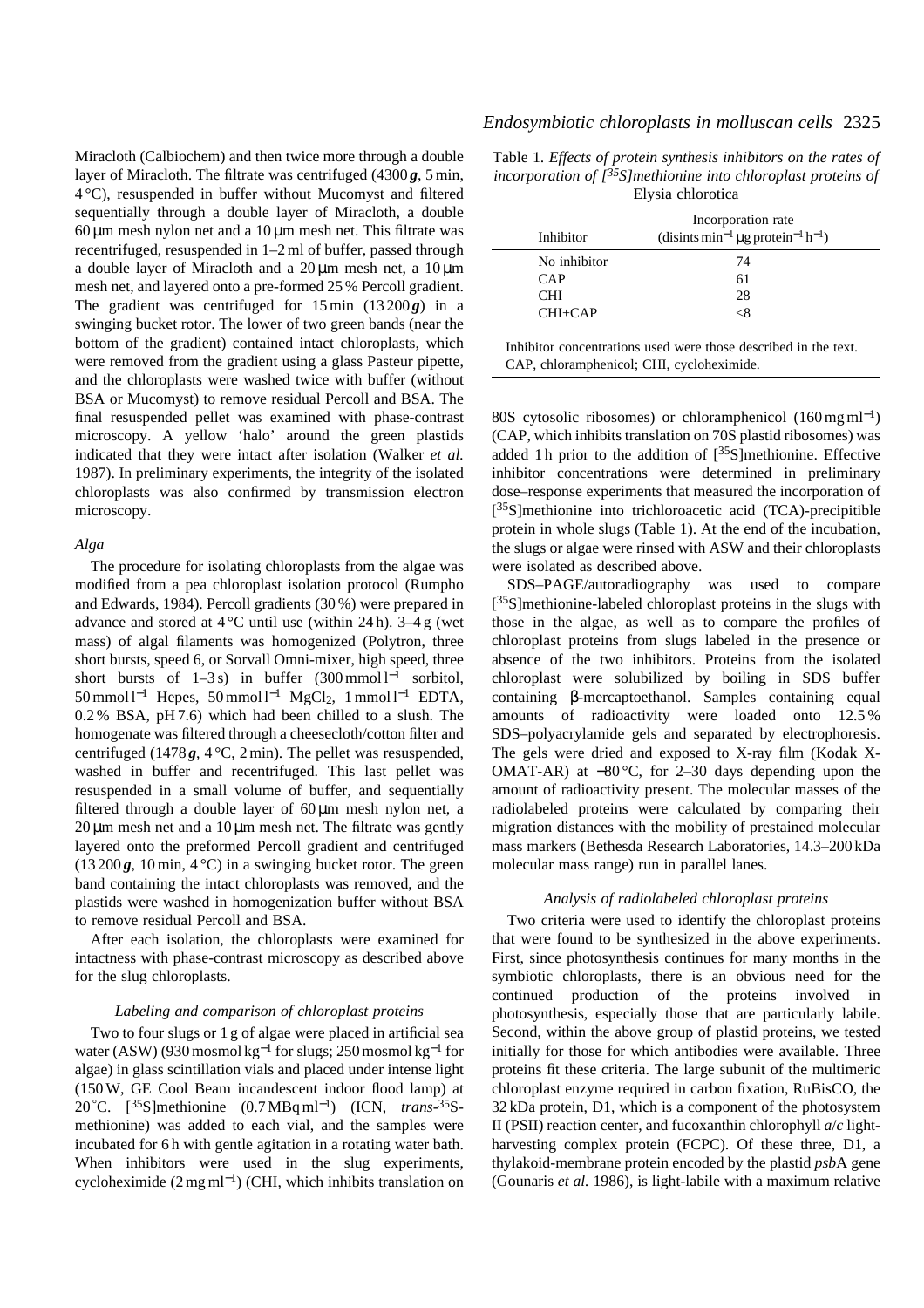half-life of about 40h in higher plants and is extremely unstable in light (Mattoo *et al.* 1989), making it a particularly good target for the study of chloroplast protein synthesis in *E. chlorotica*. Furthermore, the transcription of the plastid gene for D1 has recently been shown to be regulated by nuclear signals in plant cells (Christopher and Mullet, 1994). FCPC is an essential component of the PSII light-harvesting complex in diatoms and brown algae (Grossman *et al.* 1990) and requires constant replacement as a consequence of the photooxidative damage that occurs during photosynthesis (Orwitz, 1990).

Standard western blotting procedures were used to test for the presence of the plastid proteins in slug and algal chloroplasts (BioRad alkaline phosphatase protocol). The primary antibodies used in the blotting protocol were raised in rabbits either against D1 (from barley) (kindly provided by Dr Autar Mattoo at the USDA, Beltsville, MD, USA) or against FCPC from the chromophytic alga *Pavlova gyrans* (kindly provided by Dr Marvin Fawley at North Dakota State University).

Chloroplast protein  $(10 \mu g)$  radiolabeled with [<sup>35</sup>S]methionine as described above, either from slugs or from algae, was separated by SDS–PAGE and electrophoretically transferred to an Immobilon-P membrane (Millipore). All washes, blocking steps and antibody incubations were performed in TBST (Tris-buffered saline with Tween-20; 10 mmol l−<sup>1</sup> Tris–HCl, 150 mmol l−<sup>1</sup> NaCl, 0.05 % Tween 20, pH 8.0) at room temperature. The membrane was blocked with 1 % BSA for a minimum of 120 min, then incubated with primary antibody for 40 min. Following several 10 min washes, a 30 min incubation with the secondary antibody (goat antirabbit IgG whole-molecule alkaline phosphatase conjugate) and several washes with TBST, the locations of the antigens were visualized by staining the bound antibodies for alkaline phosphatase activity. Western blots were then exposed to Xray film to determine whether the immunostained proteins were also radioactively labeled.

Immunoprecipitation procedures were used to test for the presence and synthesis of D1 and the large subunit of RuBisCO. Slugs or algae were labeled with  $[35S]$ methionine and protein extracts of the whole organism prepared as described above. These extracts were used rather than isolated chloroplasts because more radiolabeled protein was required for the immunoprecipitations than was typically available from chloroplast isolations. For each sample, 400 000 disints min−<sup>1</sup> was incubated in immunoprecipitation buffer  $[10 \text{ mmol } l^{-1}]$ Tris–HCl, 10 mmol l<sup>-1</sup> EDTA, 150 mmol l<sup>-1</sup> NaCl, 1 mmol l<sup>-1</sup> phenylmethylsulfonyl fluoride (PMSF), 1.0 % Nonidet-P-40, pH 8.0] with a small amount of protein–A Sepharose slurry for 30 min on ice, with occasional inversion. The beads were removed by centrifugation and discarded. Antibody against the large subunit of RuBisCO (from *Chlamydomonas* sp., kindly provided by Dr Gregory Schmidt at the University of Georgia) or to D1 was then added to the sample, which was incubated overnight at  $4^{\circ}$ C with constant mixing on a rotator (1.5 revs min<sup>−</sup>1). On the second day, protein A–Sepharose beads were added and the mixture was incubated for 3 h at room temperature with gentle rotation. The beads and the bound antibody–antigen complexes were removed from the solution by centrifugation (12000 $g$ , 4 °C, 30 s) and washed 7–10 times with wash buffer (50 mmol l<sup>-1</sup> Tris–HCl, 5 mmol l−<sup>1</sup> EDTA, 150 mmol l−<sup>1</sup> NaCl, 1 mmol l−<sup>1</sup> PMSF,  $0.1\%$  Nonidet-P-40). After the final wash,  $40 \mu l$  of SDS–PAGE electrophoresis sample buffer was added, and the sample was boiled for 4 min. The beads were then removed by centrifugation, and the immunoprecipitated proteins contained in the supernatant were examined by SDS–PAGE/ fluorography, as described above.

### **Results**

The profiles of chloroplast proteins from the slugs and the algae are very similar, although there is at least one polypeptide present in the slug chloroplasts that is not present in the algal chloroplasts (approximately 25 kDa), and a few others for which the reverse is true (Fig. 1A). In addition, the relative abundance of some proteins varies between chloroplasts isolated from the two organisms, which may suggest different rates of synthesis in the different cellular environments. Autoradiography of chloroplast proteins isolated following incubation of slugs with  $[35S]$ methionine clearly demonstrates



Fig. 1. (A) Protein profiles of chloroplasts isolated from *Vaucheria litorea* (Alga) and *Elysia chlorotica* (Slug) separated by SDS–PAGE and stained with Coomassie Brilliant Blue. Approximate molecular masses (kDa) are indicated on the left. The arrows point to proteins present in either the algal or the slug plastid only. (B) Autoradiograph of gels prepared similarly to those in A showing the position of algal or slug chloroplast proteins that incorporated [35S]methionine. Both lanes were loaded with equal amounts of TCA-precipitable radioactivity.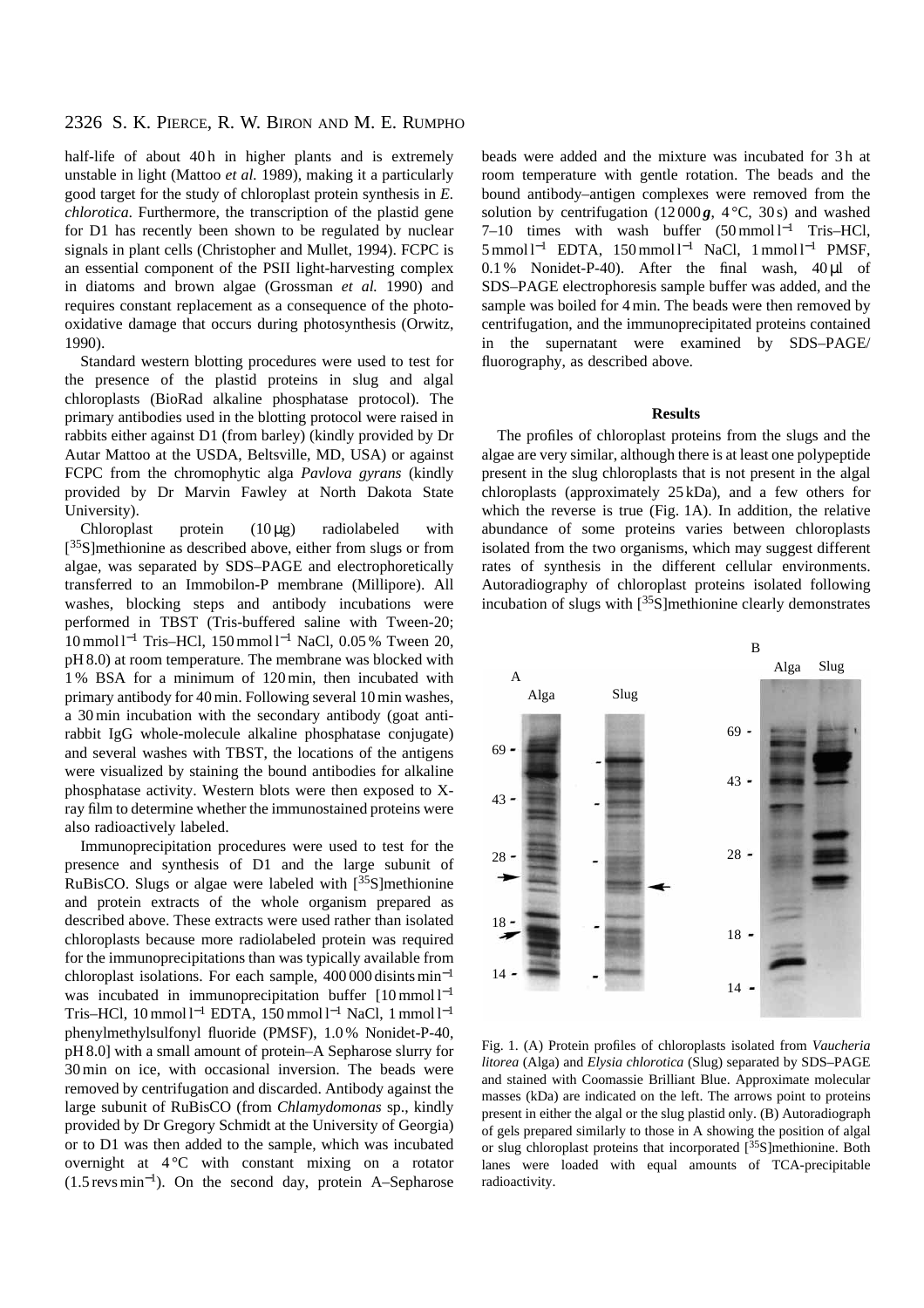that the synthesis of several chloroplast proteins occurs while the plastids are residing within the molluscan cells (Fig. 1B). This is the first conclusive evidence that chloroplast proteins are synthesized within any animal cell. Chloroplasts isolated from *V. litorea*, similarly labeled with [35S]methionine, have a larger variety of synthesized proteins than the plastids within the slug (Fig. 1B). In the alga, most of the proteins that are visible on the stained gels also become labeled, in comparison with only approximately ten of the proteins present in chloroplasts from *E. chlorotica* (compare Fig. 1A and Fig. 1B). In particular, many of the lower-molecular-mass proteins (below approximately 24 kDa) do not incorporate radioactivity in the slug.

Both CAP and CHI inhibit the synthesis of several chloroplast proteins within the slug (Fig. 2). The action of the two inhibitors on the synthesis of chloroplast proteins in *E. chlorotica* is complementary: synthesis of chloroplast proteins that was inhibited by one drug was unaffected by the other. The syntheses of all proteins labeled in the absence of inhibitors were blocked by one or the other of the drugs, and there was no overlap between the two groups of inhibited peptides. There are two labelled bands that migrate very close to one another at approximately 56 kDa that are not always



69 -

# *Endosymbiotic chloroplasts in molluscan cells* 2327

resolved on every gel (Fig. 2). The synthesis of one is inhibited by CAP (and immunoprecipitates with antibody to RuBisCO; see Fig. 5 below) and that of the other is inhibited by CHI. Almost no label becomes incorporated into chloroplast protein when the two inhibitors are used together (Table 1). In addition, synthesis of the 25 kDa protein, which was detected only in slug chloroplasts, was inhibited by CHI (Fig. 2). Although the protein was not always visible in Coomassie-Blue-stained gels of slug chloroplast proteins, it always incorporated [35S]methionine in control and CAP-treated slugs.

We have identified one of the chloroplast proteins (22 kDa) present in both slugs and alga as homologous with the nuclearencoded FCPC by western blotting (Fig. 3A). However, synthesis of FCPC was detected only in the algal chloroplasts (Fig. 3B).

The synthesis of a 32 kDa protein was inhibited by CAP in slug chloroplasts (Fig. 2). Western blot (Fig. 4A) and immunoprecipitation (Fig. 4B) analyses identified this band as the thylakoid-membrane protein D1, a component of the PSII light-harvesting core complex.

Although earlier workers were not able to demonstrate RuBisCO synthesis in *E. viridis* chloroplasts (see above), our immunoprecipitation experiments also identified the synthesis of the large subunit of RuBisCO in *E. chlorotica* (Fig. 5A). This chloroplast-encoded protein incorporated radioactivity in



Fig. 2. Autoradiograph of an SDS–PAGE gel showing the effects of translational inhibitors on the synthesis of chloroplast proteins in *Elysia chlorotica*. Slugs were labeled with [35S]methionine in the absence of any inhibitor (control) or in the presence of either cycloheximide or chloramphenicol followed by chloroplast isolation. The filled arrow indicates a protein (25 kDa) that is not found in chloroplasts from algae and synthesis of which is inhibited by cycloheximide in the slug. Approximate molecular masses (kDa) are indicated on the left of the gel.

Fig. 3. (A) Western blot identification of a fucoxanthin chlorophyll *a*/*c* light-harvesting complex (FCPC) homologue in both algal and slug chloroplasts. (B) The corresponding autoradiograph showing that this protein incorporates  $[35S]$ methionine in the alga (arrow) but not in the slug. Approximate molecular masses (kDa) are indicated on the left of the blot.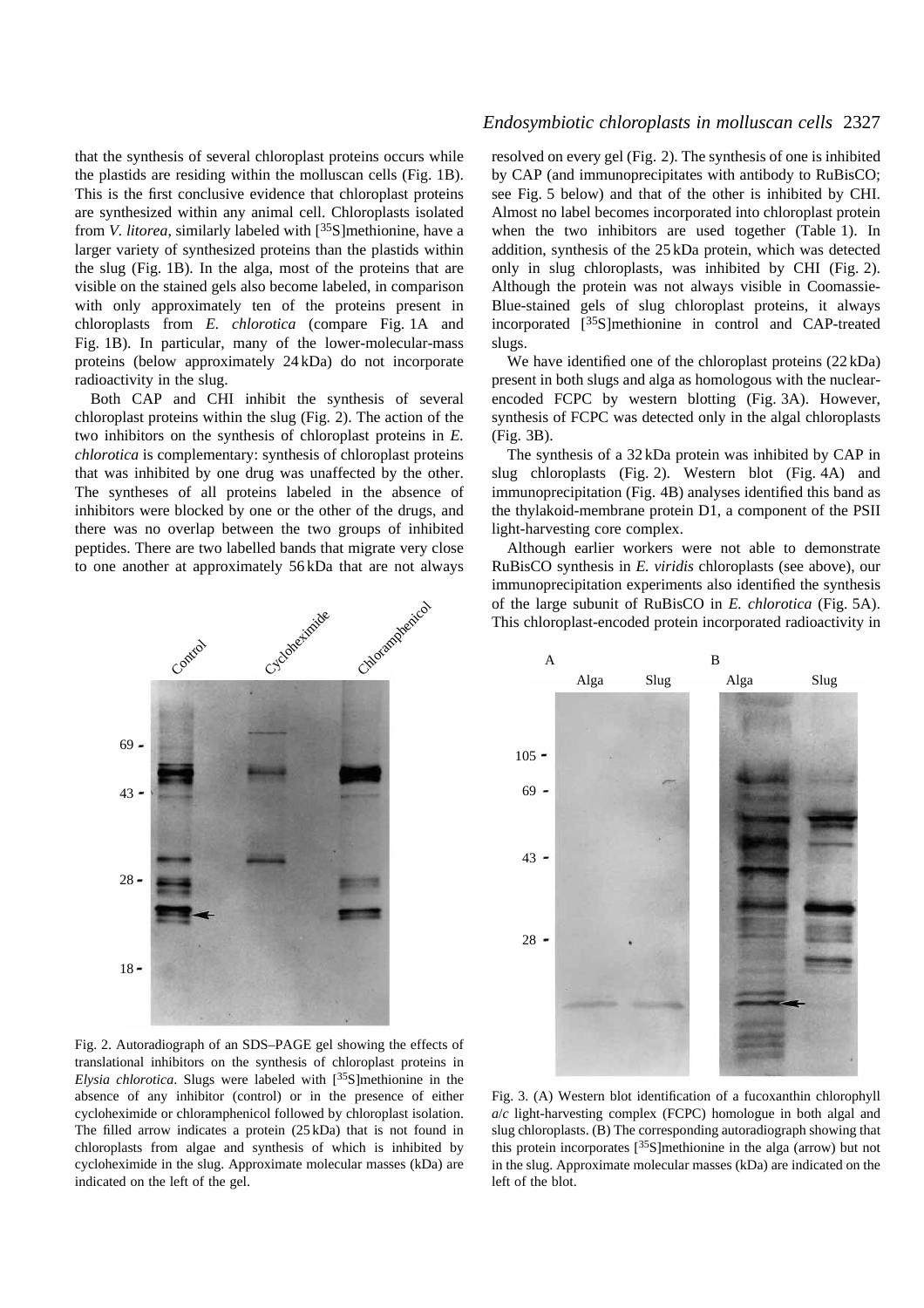*E. chlorotica* and was identical in size (56 kDa) to the RuBisCO large subunit protein immunoprecipitated from *V. litorea*. As expected, CAP inhibited the synthesis of the RuBisCO large subunit in the slug, whereas CHI did not (Fig. 5B).

### **Discussion**

Our results clearly demonstrate that the relationship between *E. chlorotica* and its endosymbiotic chloroplasts is far more complex than the mere retention and exploitation of photosynthetically active chloroplasts by the slug cells. The syntheses of D1 and RuBisCO by *V. litorea* chloroplasts within *E. chlorotica* provide the first evidence that proteins required for photosynthesis continue to be synthesized by the endosymbiotic chloroplasts within molluscan cells. The synthesis of D1 by chloroplasts which have been separated



Fig. 4. Immunological identification of the thylakoid membrane protein D1. (A) Western blot demonstrating the presence of D1 in both alga and slug chloroplasts. (B) Autoradiograph of the western membrane in A showing the incorporation of label into a protein at the same location on the gel as D1 (32 kDa) (arrow). (C) Immunoprecipitation of D1 from radiolabeled slugs.

from the plant nucleus and placed in a foreign cytosol is extremely interesting because the transcription and degradation of the PSII subunits have recently been shown to be differentially regulated by nuclear signals in plant cells (Gamble and Mullet, 1989*a*). The continued synthesis of this protein in the complete absence of signals from the plant cell may imply that significant biochemical communication occurs between the animal nucleo/cytosol and the plant organelle. However, these results need to be interpreted with caution since, in the higher plants at least, isolated chloroplasts are able to synthesize D1 (Gamble and Mullet, 1989*a*).

The general similarity of the total protein profiles of chloroplasts between alga and slug suggests either that most of the *V. litorea* chloroplast proteins are quite stable or that those proteins that become depleted are replaced within the slug cells. Differences in the patterns of synthesized proteins in algal and slug chloroplasts may be related to chloroplast division and development, which occur at high rates at the tips of the algal filaments (Ott and Brown, 1974), but have never been observed within the symbiotic plastids (Trench, 1975; West, 1979, as well as our own observations). Consequently, some of the chloroplast proteins that are synthesized within the alga, but not within the slug, may be long-lived structural components that do not need to be replenished for continued chloroplast function in the slug. In addition, the possibility that some of the proteins present only in the algal chloroplast preparations represent non-chloroplast protein contamination cannot be entirely excluded.

It is of great interest and potential significance that CHI inhibits the syntheses of several chloroplast proteins in the slug, since this suggests that the proteins are translated on cytosolic ribosomes and subsequently imported into the chloroplasts, although we cannot say for certain until the proteins have been identified. The persistence of protein synthesis in *E. chlorotica*, together with the change in synthesized protein profile in the presence of CHI, demonstrates that the chloroplast translational machinery is unaffected by this inhibitor. In order for chloroplast proteins to be synthesized on ribosomes within the slug cell cytoplasm, a mechanism must exist by which the genetic information to

Fig. 5. (A) Autoradiographs of immunoprecipitated large subunit of RuBisCO from alga and slug chloroplasts, isolated following labeling of intact organisms with [35S]methionine in the absence of inhibitors. (B) Similar immunoprecipitations from slug chloroplasts radiolabeled in the presence of chloramphenicol (CAP) or cycloheximide (CHI) compared with immunoprecipitations of control algae and slugs radiolabeled without either inhibitor. Approximate molecular masses are indicated on the left of each autoradiograph.

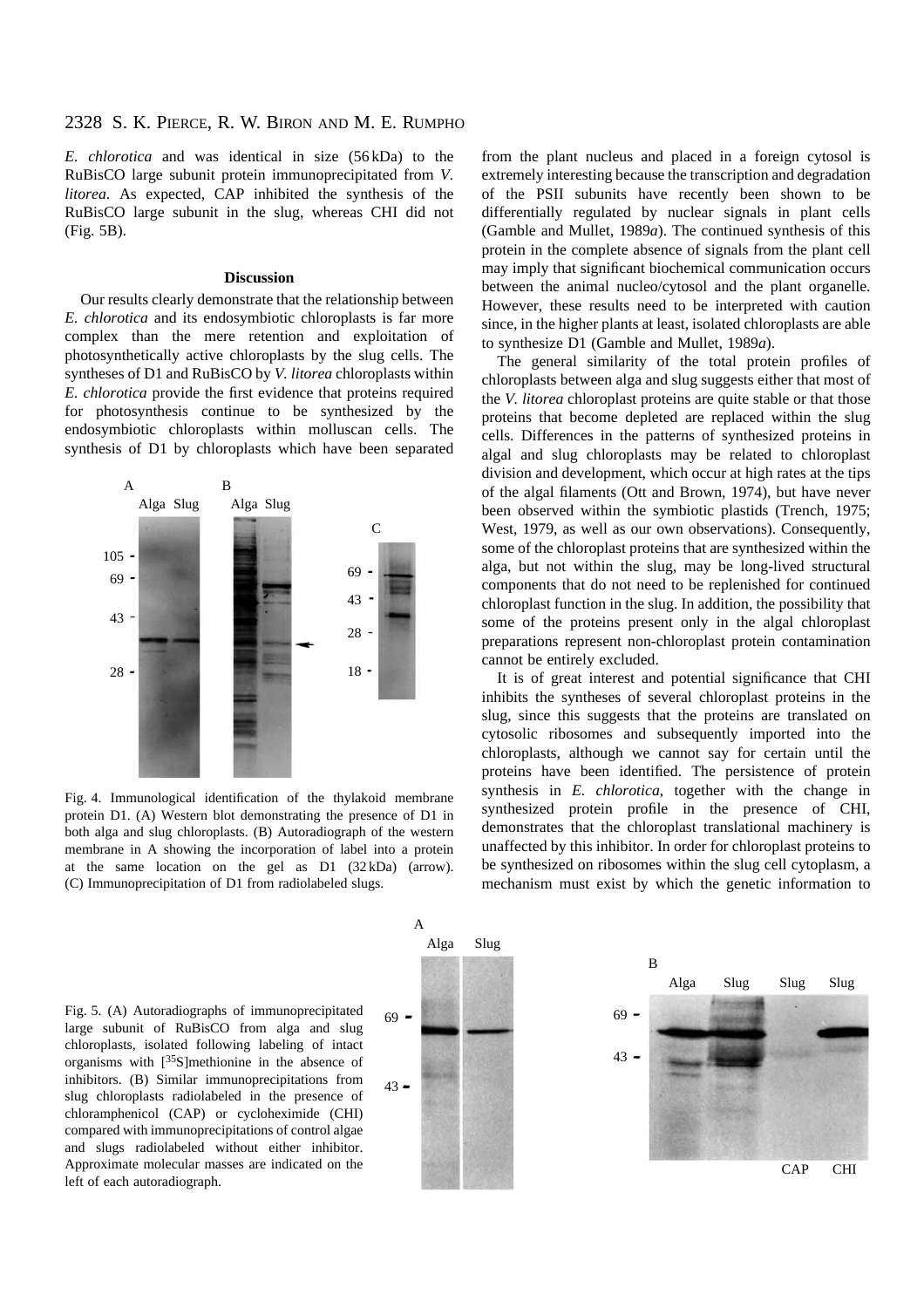produce these proteins is, or at some point was, transmitted to the animal cell. There are three obvious possibilities how this might have occurred, all without supporting evidence at present and all of which could be investigated further within *E. chlorotica*. First, the slug genome may contain the genes for some components of the chloroplast, along with the necessary chloroplast-specific transit sequences, having obtained them by some earlier gene-transfer event. Although this possibility has not yet been tested in *E. chlorotica*, such gene-transfer events are part of the basis for the 'serial endosymbiotic theory' of evolution and are almost certain to have occurred during the initial establishment of chloroplasts and mitochondria within eukaryotic cells (Margulis and Bermudes, 1985; Khakhina, 1992; Brennicke *et al.* 1993). Second, the slug genome may, perhaps coincidentally, encode proteins which contain sequences that allow them entry into the chloroplast. Third, the chloroplasts may release mRNA to the cytoplasm, where it is translated into proteins which are then imported back into the chloroplast. We have begun experiments both to identify the proteins and to examine these possibilities.

All of the translational activity of *V. litorea* chloroplasts in *E. chlorotica* cells suggests either that the plastids possess a high degree of genetic and biochemical autonomy or that *E. chlorotica* cells contribute to chloroplast function, or perhaps both. Other species of marine slugs [*Limapontia depressa* (the dark form), *Limapontia capitata* and *Alderia modesta*] also harbour *Vaucheria* chloroplasts within the cells of their digestive diverticula, but the chloroplasts within these species retain photosynthetic function for less than 1 day after removal of the animals from the algae (Hinde and Smith, 1974). Thus, these species are not capable of sustaining chloroplast function for very long in the absence of the algal nucleus, suggesting that lengthy chloroplast survival is not solely inherent to the organelle itself. Instead, the longevity of the symbiosis between *V. litorea* chloroplasts and *E. chlorotica* suggests that the host cells of this slug play a significant role in promoting the survival of the chloroplasts. In addition, while their identity is not yet known, the possibility that chloroplast proteins are assembled within the slug cell cytoplasm, implying the movement of proteins between the cytosol and the endosymbiotic chloroplasts within the host cell, suggests that a much more complex molecular relationship may be present between *E. chlorotica* and its chloroplasts than in any other species yet described.

One of the chloroplast proteins that becomes labeled only in the algal chloroplasts, although it is present in both organisms, is FCPC. This component of the PSII light-harvesting system requires constant replacement as a consequence of photooxidative damage during photosynthesis (Orwitz, 1990). Since FCPC is nuclear-encoded (Grossman *et al.* 1990), it was not altogether surprising to find that it is not synthesized within the slug. However, since it is unlikely that PSII and photosynthesis can continue without an accessory light-harvesting protein, either FCPC remains functional for as long as 8 months in the slug, suggesting that it is unusually stable in *V. litorea* chloroplasts or that a different, unknown light-harvesting complex is present.

### *Endosymbiotic chloroplasts in molluscan cells* 2329

Finally, one of the proteins (25 kDa) whose synthesis was inhibited by CHI and was detected only in slug chloroplasts appears to be encoded by the slug genome and translated on cytosolic ribosomes. Whether this protein is a truly unique, nuclear-encoded protein produced by the slug genome and targeted to the chloroplast remains to be determined.

This work was submitted by Rachel W. Biron to the Faculty of the Department of Zoology of the University of Maryland at College Park, MD, in partial fulfillment of the requirements of the Master of Science degree. It was supported in part by an American Chemical Society Herman Frasch Foundation Grant 343-HF92 in Agricultural Chemistry (M.E.R.), by both the Maryland and Texas Agricultural Experiment Stations, by NSF Grants IBN-9117248 (S.K.P.) and IBN-9505416 (S.K.P. and M.E.R.) and by Chesapeake Bay Funds from the Department of Zoology, University of Maryland.

#### **References**

- ANDERSON, O. R. (1983). The radiolarian symbiosis. In *Algal Symbiosis: A Continuum of Interaction Strategies* (ed. L. J. Goff), pp. 69–89. New York: Cambridge University Press.
- BARBER, J. AND ANDERSON, B. (1992). Too much of a good thing: Light can be bad for photosynthesis. *Trends biol. Sci.* **17**, 61–66.
- BERRY-LOWE, S. L. AND SCHMIDT, G. W. (1991). Chloroplast protein transport. In *The Molecular Biology of Plastids: Cell Culture and Somatic Cell Genetics of Plants*, vol. 7A (ed. L. Bogograd and I. K. Vasil), pp. 257–302. New York: Academic Press.
- BIDWELL, J. P. AND SPOTTE, S. (1985). *Artificial Seawaters; Formulas and Methods*. pp. 305–306. Boston: Jones and Bartlett Publishers, Inc.
- BRENNICKE, A., GROHMANN, L., HIESEL, R., KNOOP, V. AND SCHUSTER, W. (1993). The mitochondrial genome on its way to the nucleus: Different stages of gene transfer in higher plants. *FEBS Lett.* **325**, 140–145.
- CHRISTOPHER, D. A. AND MULLET, J. E. (1994). Separate photosensory pathways co-regulate blue light/ultraviolet-Aactivated *psb*D-*psb*C transcription and light induced D2 and CP43 degradation in barley (*Hordeum vulgare*) chloroplasts. *Plant Physiol*. **104**, 1119–1129.
- GAMBLE, P. E. AND MULLET, J. E. (1989*a*). Translation and stability of proteins encoded by the plastid *psb* A and *psb* B genes are regulated by a nuclear gene during light-induced chloroplast development in barley. *J. biol. Chem.* **264**, 7236–7243.
- GAMBLE, P. E. AND MULLET, J. E. (1989*b*). Blue light regulates the accumulation of two *psb* D–*psb* C transcripts in barley chloroplasts. *EMBO J.* **8**, 2785–2794.
- GOUNARIS, K., BARBER, J. AND HARWOOD, J. L. (1986). The thylakoid membranes of higher plant chloroplasts. *Biochem. J.* **237**, 313–326.
- GRASSI, C. AND MORANDINI, G. C. (1976). A controlled trial of intermittent oral acetylcysteine in the long-term treatment of chronic bronchitis. *Eur. J. clin. Pharmac.* **9**, 393–396.
- GRAVES, D. A., GIBSON, M. A. AND BLEAKNEY, J. S. (1979). The digestive diverticula of *Alderia modesta* and *Elysia chlorotica*. *Veliger* **21**, 415–422.
- GREENBURG, B. M., GABA, V., CANANNI, O., MALKIN, S., MATTOO, A. T. AND EDELMAN, M. (1989). Separate photosensitizers mediate degradation of the 32 kDa photosystem II reaction center protein in